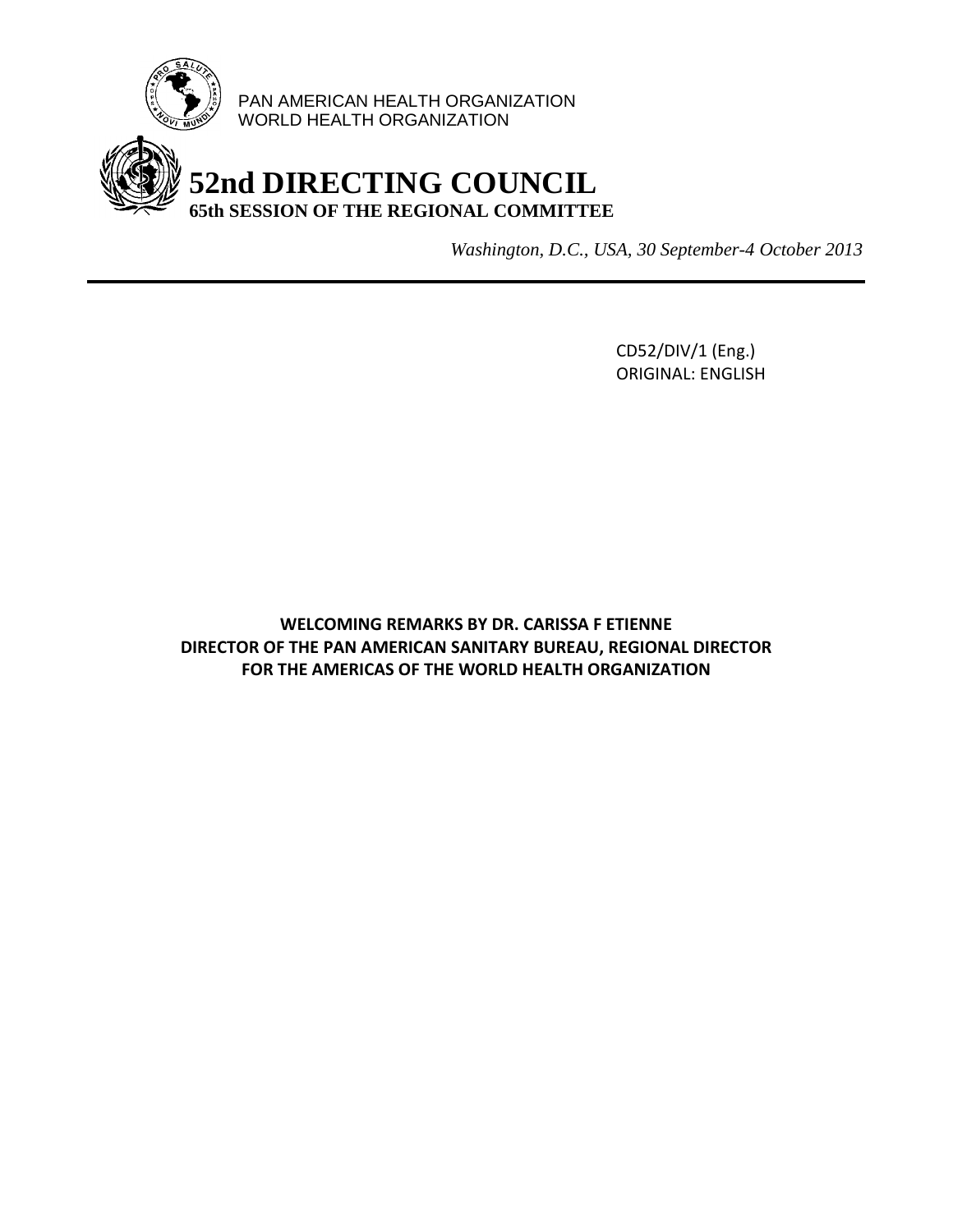## **WELCOMING REMARKS BY DR. CARISSA F ETIENNE DIRECTOR OF THE PAN AMERICAN SANITARY BUREAU, REGIONAL DIRECTOR FOR THE AMERICAS OF THE WORLD HEALTH ORGANIZATION**

## **30 September 2013 Washington, D.C.**

## **52nd Directing Council of PAHO 65th Session of the WHO Regional Committee for the Americas**

Honorable President Honorable Ministers of Health Distinguished Delegates Distinguished Members of the Diplomatic Corps Colleagues Ladies and Gentlemen

Welcome. Welcome. Welcome.

I am delighted to welcome you all to this 52nd meeting of PAHO's Directing Council. We come together over the next few days to review the progress and achievements of our Region, and to plan for challenges and opportunities which our Member States face as they seek to ensure the right of all our people to health.

I am honored to share this session with my esteemed colleagues:

- Dr. Félix Bonilla, Secretary-General, Ministry of Health of Panama and President of this Council
- Dr. Nils Daulaire, Assistant Secretary for Global Affairs of the Department of Health and Human Services of the United States of America
- Mr. Héctor Salazar Sánchez, Social Sector Manager of the Inter-American Development Bank
- Mr. José Miguel Insulza, Secretary-General of the Organization of American **States**
- Dr. Margaret Chan, Director-General of the World Health Organization

As we meet, we remember the many persons in our countries who have suffered loss of life and continue to experience the aftermath of disaster. We wish to express our solidarity with the people and government of Mexico, Peru and some Central American countries... May God bless you and keep you.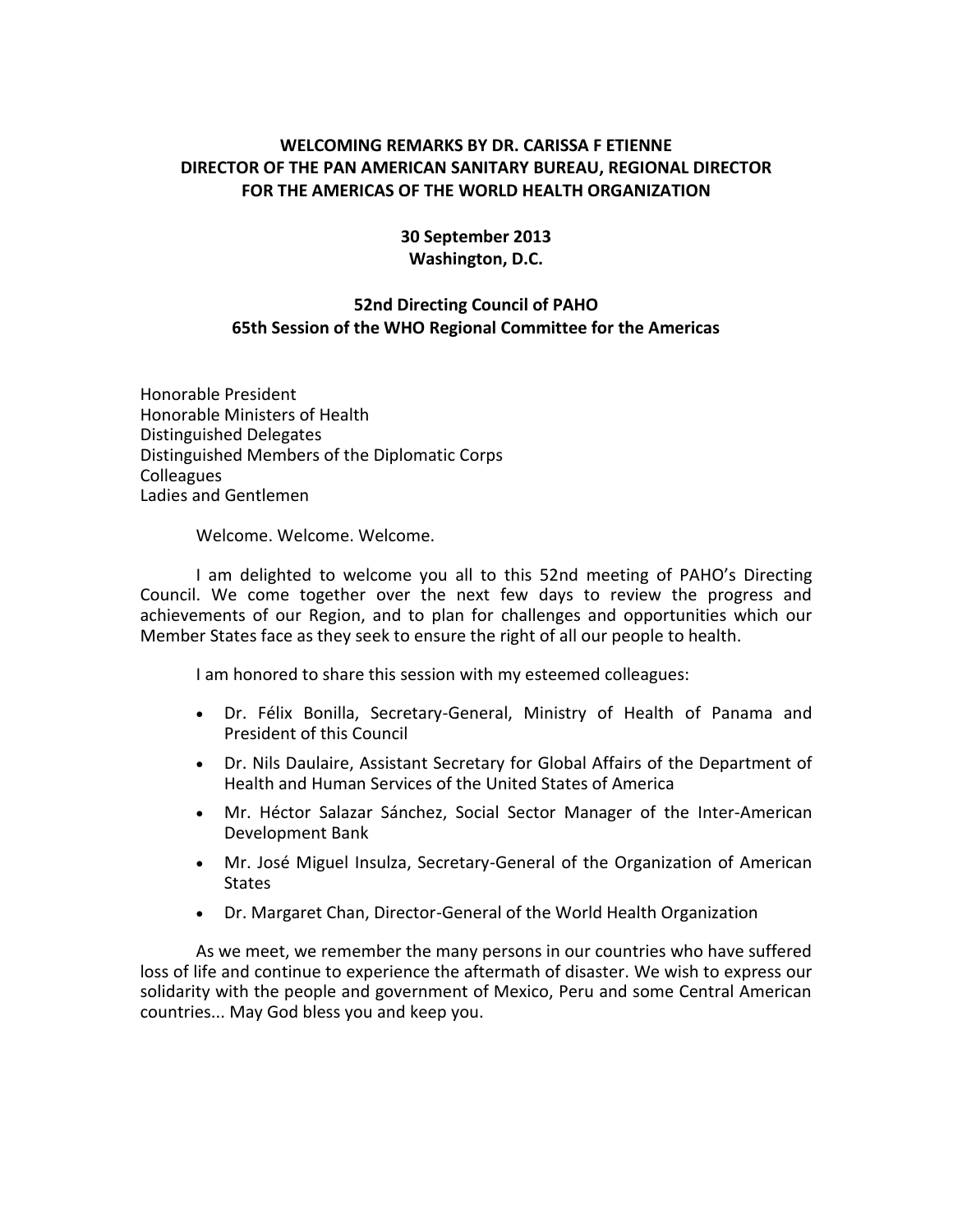The Secretariat has always looked to the guidance of the Member States and we especially seek your wisdom at this time when our discussions and deliberations take place against the changing shape of technical cooperation and the backdrop of the ongoing global conversations on the international agenda for sustainable development in the post-2015 years.

How that agenda is defined and which goals are set will direct development priorities and the flow of resources for decades to come. And how those resources flow will affect how the lives of the people of our Region will be shaped.

For PAHO, there is no debate but that health is a pre-condition for, as well as an indicator and outcome of sustainable development. Who could argue against the evidence that supports health's role in strong societies, growing economies, stable countries, peace and security? PAHO's Strategic Plan 2014-2019, which you will deliberate on, is responsive to the dictates of health and sustainable human development.

Today, the very nature of technical cooperation between Member States and Regional Offices and Country Offices is evolving, as countries rightfully seek a more prominent role in shaping global and multilateral agendas, whether through regional blocs or as individual Member States while at the same time increasing efforts to meet the health needs of all their citizens...This evolution will require new approaches by us all, at what is a critical juncture in both national and international development.

And so, we are looking for support from our partners and friends through forceful advocacy, inclusive dialogue and joint action, in a world where persistent and recalcitrant inequalities threaten past and future progress. We believe that, in the words of Dr Chan that "universal coverage is the single most powerful social equalizer." Our Member States are showing that universal health coverage is not only for the wealthiest countries. They are showing that it is within reach of countries throughout the Americas. Each country will take its own path to advance this goal, but we can all aspire to achieve it.

As you can see from your Program, we have a full week ahead of us, and I look forward to our discussions and decisions: with reports from the Council's committees, as well as updates on WHO Reform and its Program of Work and Budget for 2014-2019; pending resolutions for review and adoption, including those related to International Health Regulations, evidence-based policy-making for national immunization programs, a plan of action for the prevention and control of noncommunicable diseases, chronic kidney disease in Central America's agricultural communities, and human resources for health.

You will be asked to approve PAHO's Strategic Plan for 2014-2019, under the theme: "Championing Health: Sustainable Development and Equity." I would like to voice my strong support of this resolution on behalf of those who have managed a